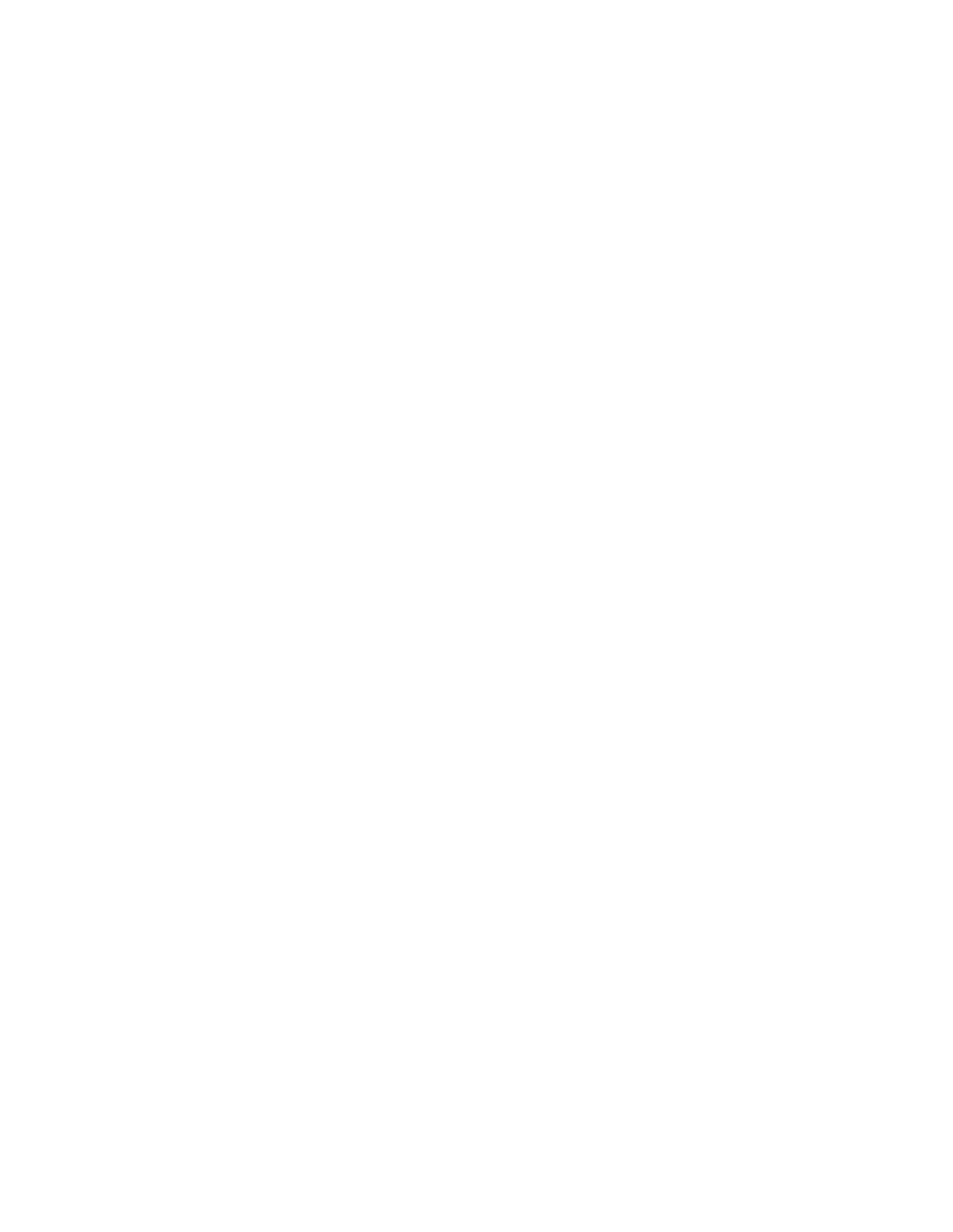# **AUSTRALIAN FILM, TELEVISION AND RADIO SCHOOL**

| 1.1 |  |
|-----|--|
| 1.2 |  |
| 1.3 |  |
| 2.1 |  |
|     |  |
| 3.1 |  |
| 3.2 |  |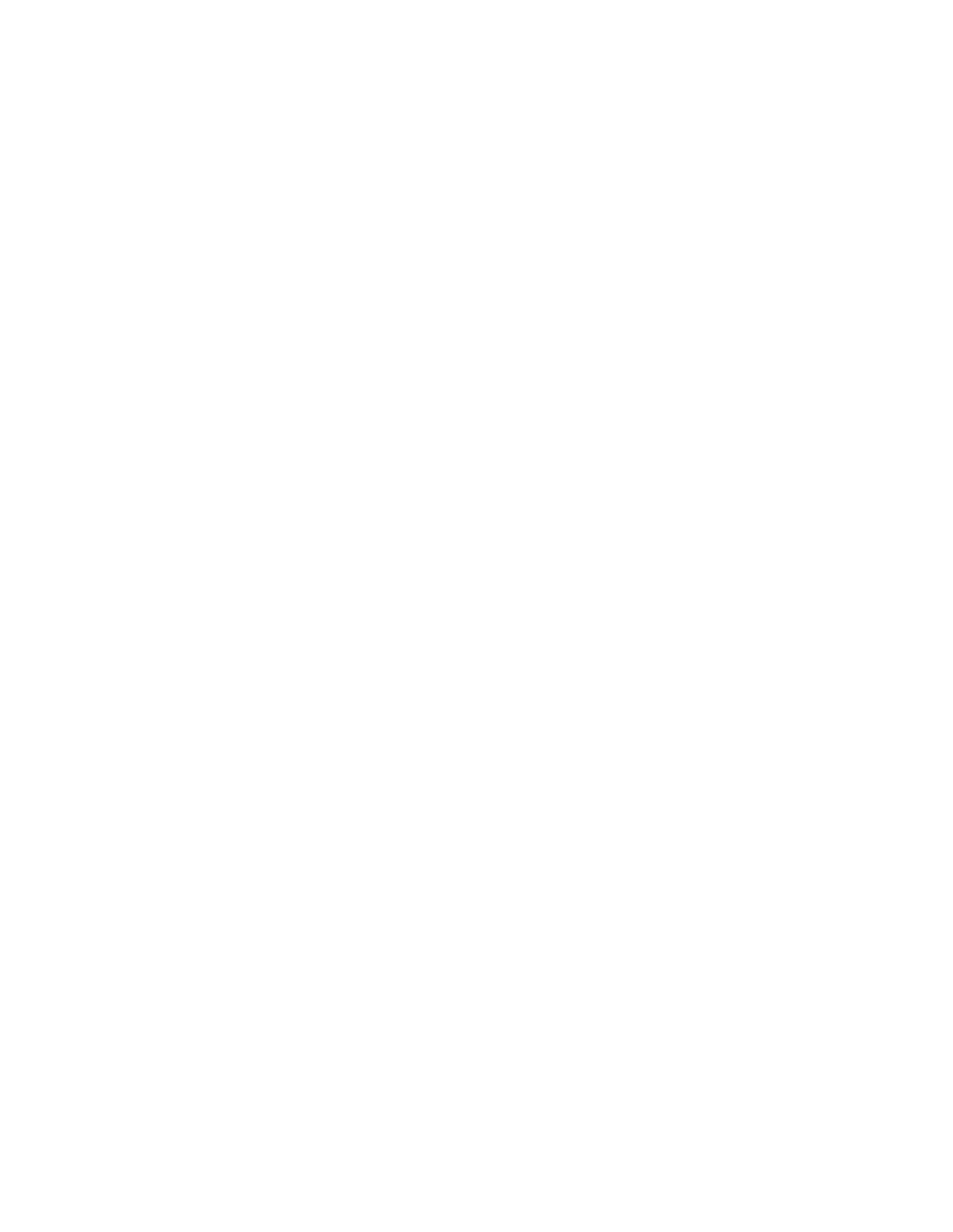# **AUSTRALIAN FILM, TELEVISION AND RADIO SCHOOL**

# Section 1: Entity overview and resources

# **1.1 STRATEGIC DIRECTION STATEMENT**

The Australian Film, Television and Radio School is the national screen and broadcast training, education, and research institution. AFTRS has a leadership role in supporting and building Australia's screen and broadcast sector. It does this by fostering excellence and innovation through practice-based, industry-focused courses and research with a focus on three areas: outreach, talent development and industry skills training. The School works in partnership with others across the country and internationally to leverage its reach and impact. In doing so, it develops and sustains a professional workforce that Australia is known for across the globe.

AFTRS' purpose is to find and empower Australian talent to shape and share their stories with the world by delivering future-focused, industry-relevant education, research and training. AFTRS' vision is to be the reference point for innovation in screen, sound and story-making globally.

In 2016, AFTRS released a five-year Corporate Plan and new strategic direction. In order to accelerate Australian storytelling, culture and sector growth AFTRS will focus on three areas: Outreach, Talent Development and Industry Training. Underpinning the success of these strategies, and to ensure Australian creativity is serving as a force for social, cultural and economic good, AFTRS is committed to an industry focused research program and to encouraging a diverse mix of employees and students. The School's operations and communications strategies ensure that AFTRS can support the new strategic direction and engage effectively with all stakeholders.

AFTRS' strategies are:

- **Outreach:** Build awareness and appreciation of Australian screen and broadcast culture and empower all Australians to tell their stories, wherever they come from and whoever they are.
- **Talent Development:** Educate and train new talent to ensure innovative, relevant Australian content creators are supported on their journey into the screen and broadcast industry.
- x **Industry Training:** Ensure current Australian screen and broadcast practitioners have the highest levels of skills required to compete in the international marketplace.
- x **Research and Development:** Drive innovation in the screen and broadcast industry and practice-based education through research to ensure relevance and growth.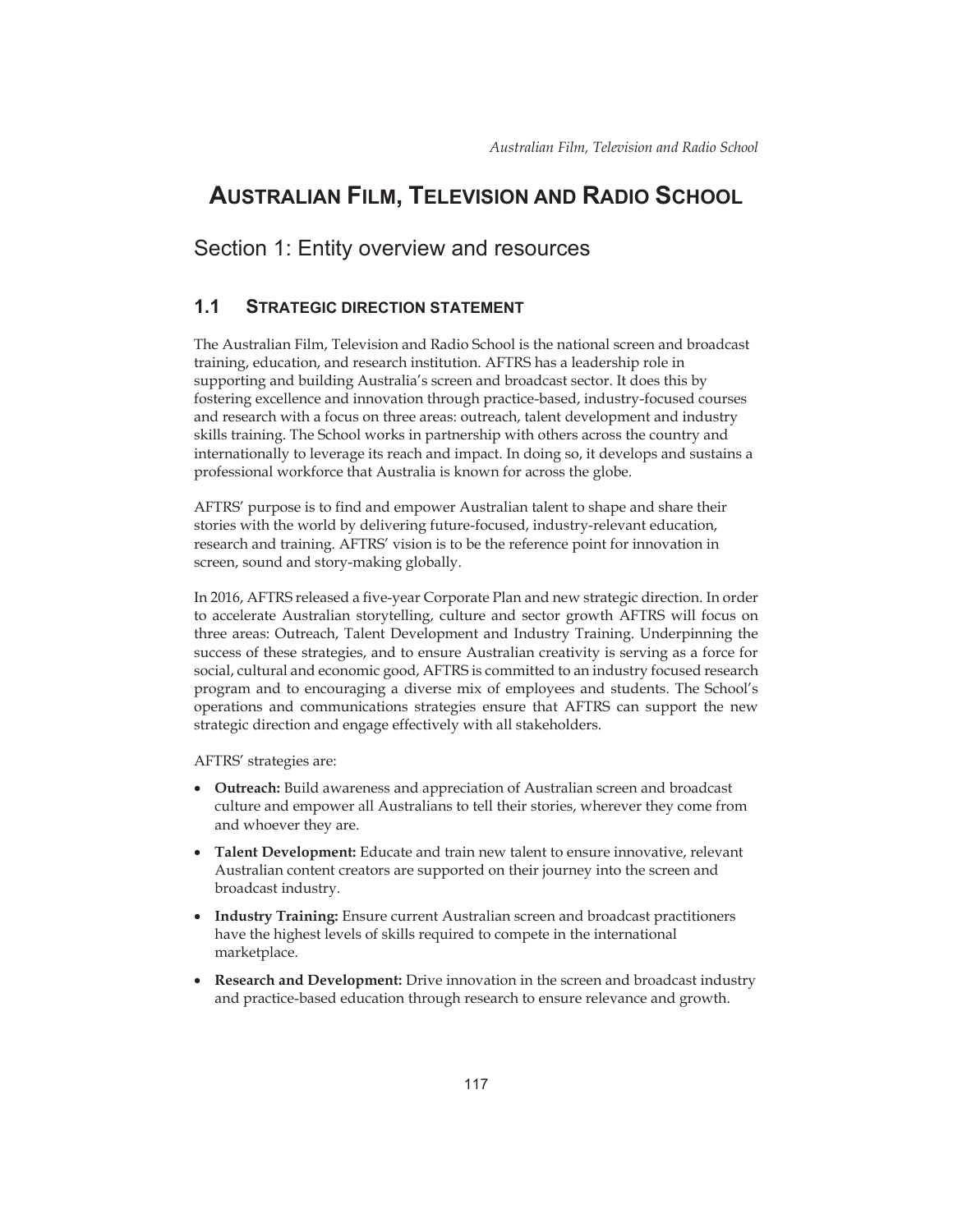- **Inclusion**: Ensure AFTRS reflects Australian society by supporting diversity across the Schools' activities.
- **Operations**: Ensure an efficient and effective financially sustainable organisation.
- x **Communications:** Position AFTRS as a leading international cultural centre of excellence and innovation in education for the screen and broadcast industries.

These strategies ensure that AFTRS will achieve its Outcome (1) and Program (1.1) in 2017–18 and over the forward estimates.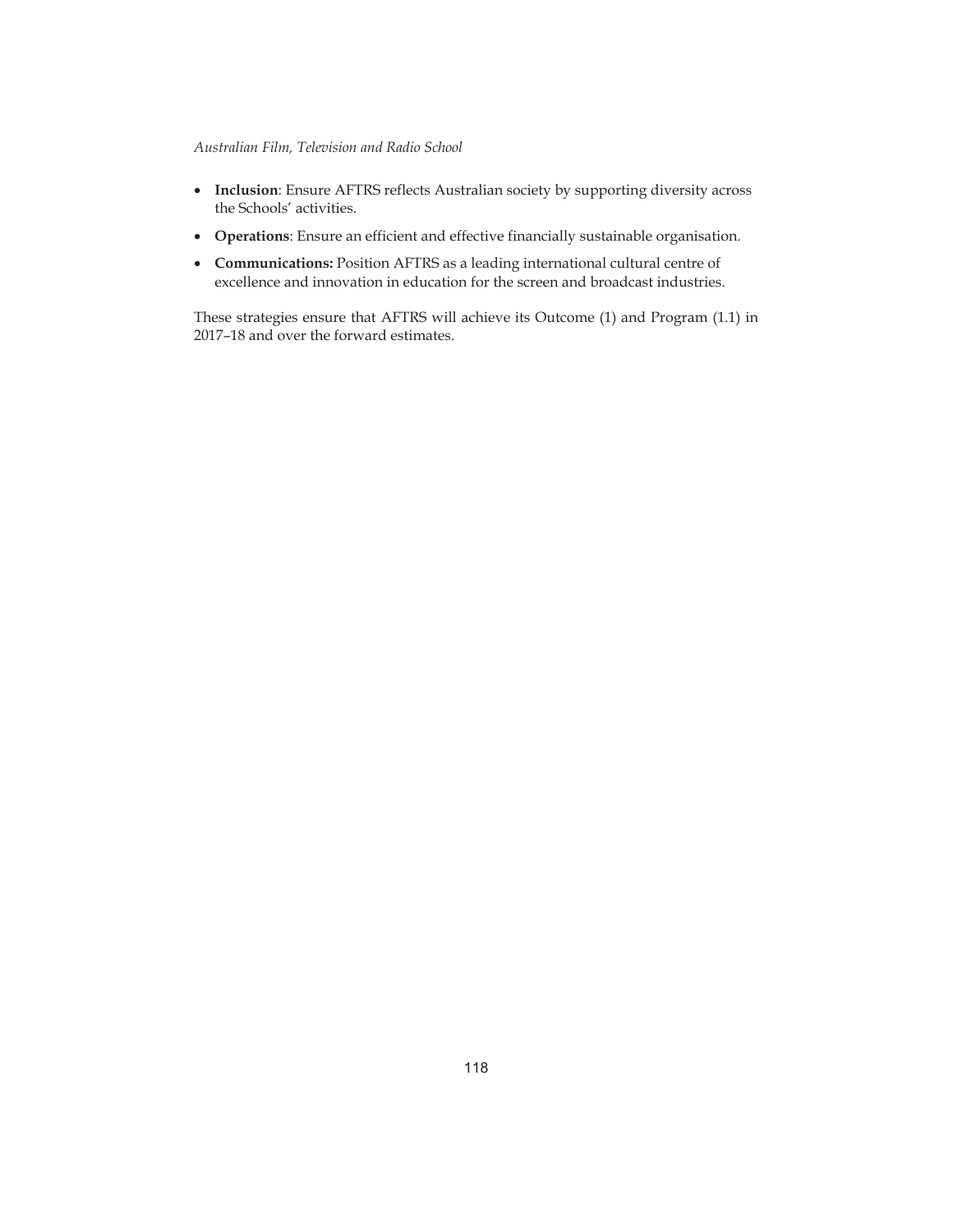# **1.2 ENTITY RESOURCE STATEMENT**

Table 1.1 shows the total funding from all sources available to AFTRS for its operations and to deliver programs and services on behalf of the Government.

The table summarises how resources will be applied by outcome (government strategic policy objectives) and by departmental (for AFTRS's operations) classification.

Information in this table is presented on a resourcing (that is, appropriations/cash available) basis, whilst the 'Budgeted expenses for Outcome 1' tables in Section 2 and the financial statements in Section 3 are presented on an accrual basis.

### **Table 1.1: AFTRS resource statement — Budget estimates for 2017–18 as at Budget May 2017**

|                                                                 | 2016-17   | $2017 - 18$ |
|-----------------------------------------------------------------|-----------|-------------|
|                                                                 | estimated | estimate    |
|                                                                 | actual    |             |
|                                                                 | \$'000    | \$'000      |
| Opening balance/cash reserves at 1 July                         | 8,009     | 7.801       |
| <b>Funds from Government</b>                                    |           |             |
| Annual appropriations - ordinary annual services <sup>(a)</sup> |           |             |
| Outcome 1                                                       | 22.985    | 22,683      |
| Total annual appropriations                                     | 22.985    | 22.683      |
| <b>Total funds from Government</b>                              | 22,985    | 22,683      |
| <b>Funds from other sources</b>                                 |           |             |
| Interest                                                        | 160       | 150         |
| Sale of goods and services                                      | 7,613     | 8,737       |
| Other                                                           | 20        | 20          |
| Total funds from other sources                                  | 7,793     | 8,907       |
| <b>Total net resourcing for AFTRS</b>                           | 38,787    | 39.391      |
|                                                                 |           |             |
|                                                                 | 2016-17   | $2017 - 18$ |
| Average staffing level for AFTRS                                | 144       | 145         |

(a) Appropriation Bill (No. 1) 2017–18.

AFTRS is not directly appropriated as it is a Corporate Commonwealth Entity. Appropriations are made to the Department of Communications and the Arts (a Non-Corporate Commonwealth Entity), which are then paid to AFTRS and are considered "departmental" for all purposes.

Please note: All figures shown above are GST exclusive – these may not match figures in the cash flow statement.

Prepared on a resourcing (that is, appropriations available) basis.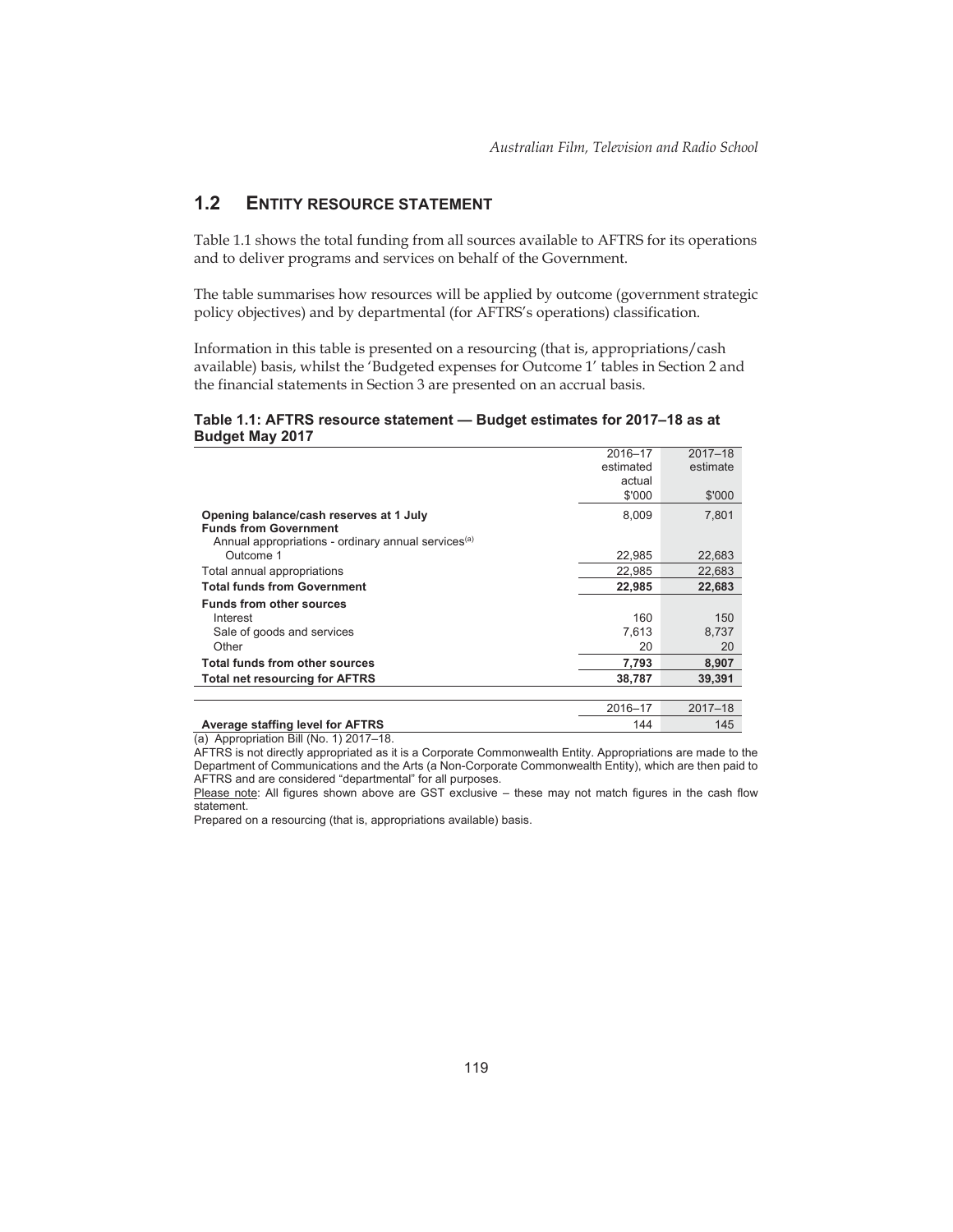# **1.3 BUDGET MEASURES**

## **Part 1: Measures announced since the 2016–17 Mid-Year Economic and Fiscal Outlook (MYEFO)**

There are no new measures relating to AFTRS for the 2017–18 Budget.

| Part 2: Other measures not previously reported in a portfolio statement |  |  |
|-------------------------------------------------------------------------|--|--|
|                                                                         |  |  |

|                                                                                   | Program                                                                                                   | 2016-17<br>\$'000            | $2017 - 18$<br>\$'000 | 2018-19<br>\$'000 | 2019-20<br>\$'000 | $2020 - 21$<br>\$'000 |  |
|-----------------------------------------------------------------------------------|-----------------------------------------------------------------------------------------------------------|------------------------------|-----------------------|-------------------|-------------------|-----------------------|--|
| <b>Expense measures</b>                                                           |                                                                                                           |                              |                       |                   |                   |                       |  |
| <b>Public Sector Transformation</b><br>and the Efficiency Dividend <sup>(a)</sup> | 1.1                                                                                                       |                              |                       |                   |                   |                       |  |
| Departmental expenses                                                             |                                                                                                           | $\overline{\phantom{0}}$     | (351)                 | (586)             | (707)             | (226)                 |  |
| Total                                                                             |                                                                                                           | $\overline{\phantom{a}}$     | (351)                 | (586)             | (707)             | (226)                 |  |
| <b>Total Expense measures</b>                                                     |                                                                                                           |                              |                       |                   |                   |                       |  |
| Departmental                                                                      |                                                                                                           | $\qquad \qquad \blacksquare$ | (351)                 | (586)             | (707)             | (226)                 |  |
| <b>Total</b>                                                                      |                                                                                                           |                              | (351)                 | (586)             | (707)             | (226)                 |  |
|                                                                                   | (a) This adjustment related to increases to the efficiency dividend announced in the 2016–17 Budget under |                              |                       |                   |                   |                       |  |

the measure "*Public Sector Transformation and the Efficiency Dividend".*

Prepared on a Government Finance Statistics (fiscal) basis. Figures displayed as a negative (-) represent a decrease in funds and a positive (+) represent an increase in funds.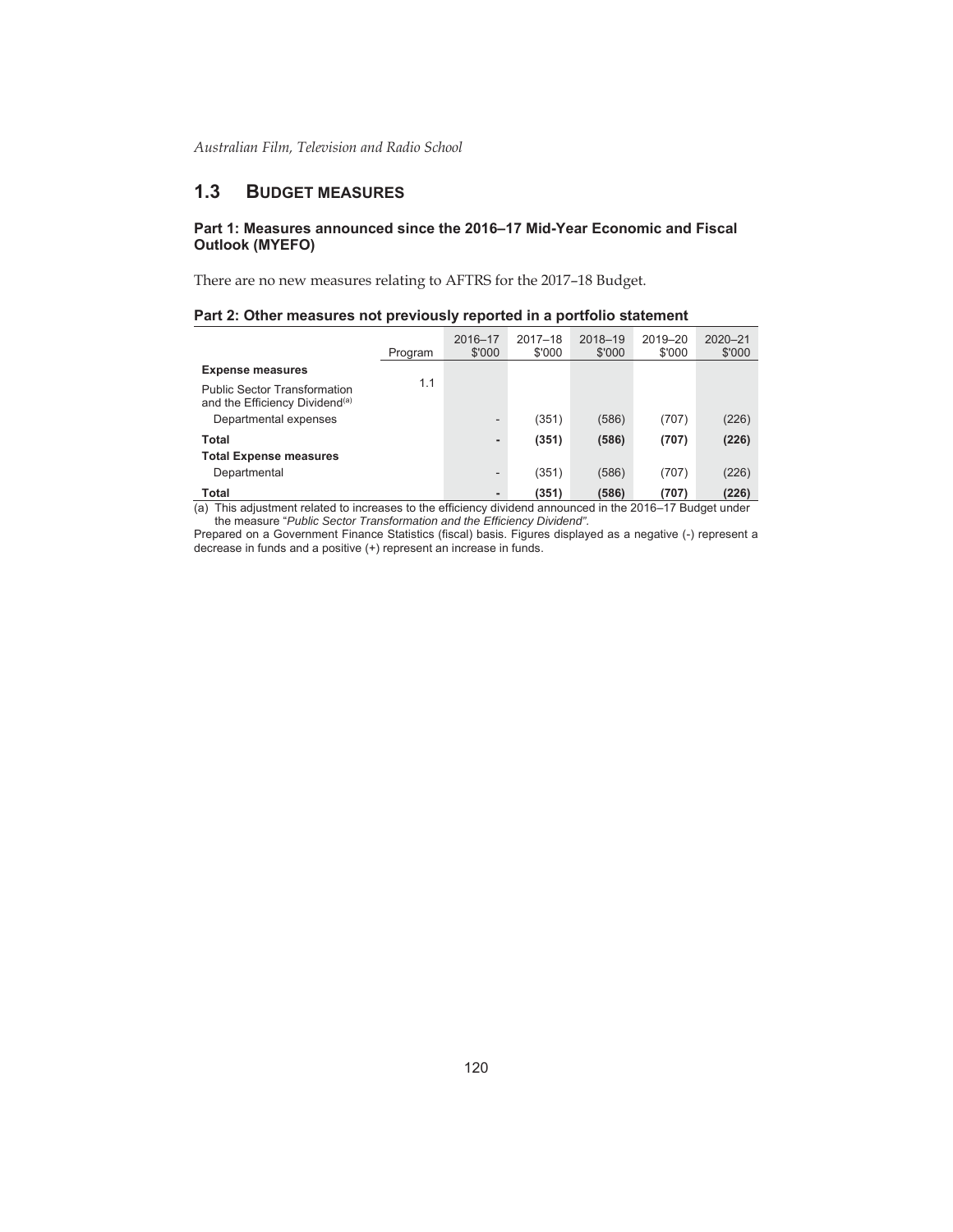# Section 2: Outcomes and planned performance

Government outcomes are the intended results, impacts or consequences of actions by the Government on the Australian community. Commonwealth programs are the primary vehicle by which government entities achieve the intended results of their outcome statements. Entities are required to identify the programs which contribute to government outcomes over the Budget and forward years.

The AFTRS' outcome is described below together with its related program. The following provides detailed information on expenses for the outcome and program, further broken down by funding source.

#### **Note:**

Performance reporting requirements in the Portfolio Budget Statements are part of the enhanced Commonwealth performance framework established by the *Public Governance, Performance and Accountability Act 2013*. It is anticipated that the performance criteria described in Portfolio Budget Statements will be read with broader information provided in an entity's corporate plans and annual performance statements – included in Annual Reports – to provide an entity's complete performance story.

The most recent corporate plan for AFTRS can be found at: www.aftrs.edu.au/about/governance/corporate-plan

The most recent annual performance statement can be found at: www.aftrs.edu.au/\_\_data/assets/pdf\_file/0008/59678/Annual-Report-20152016.pdf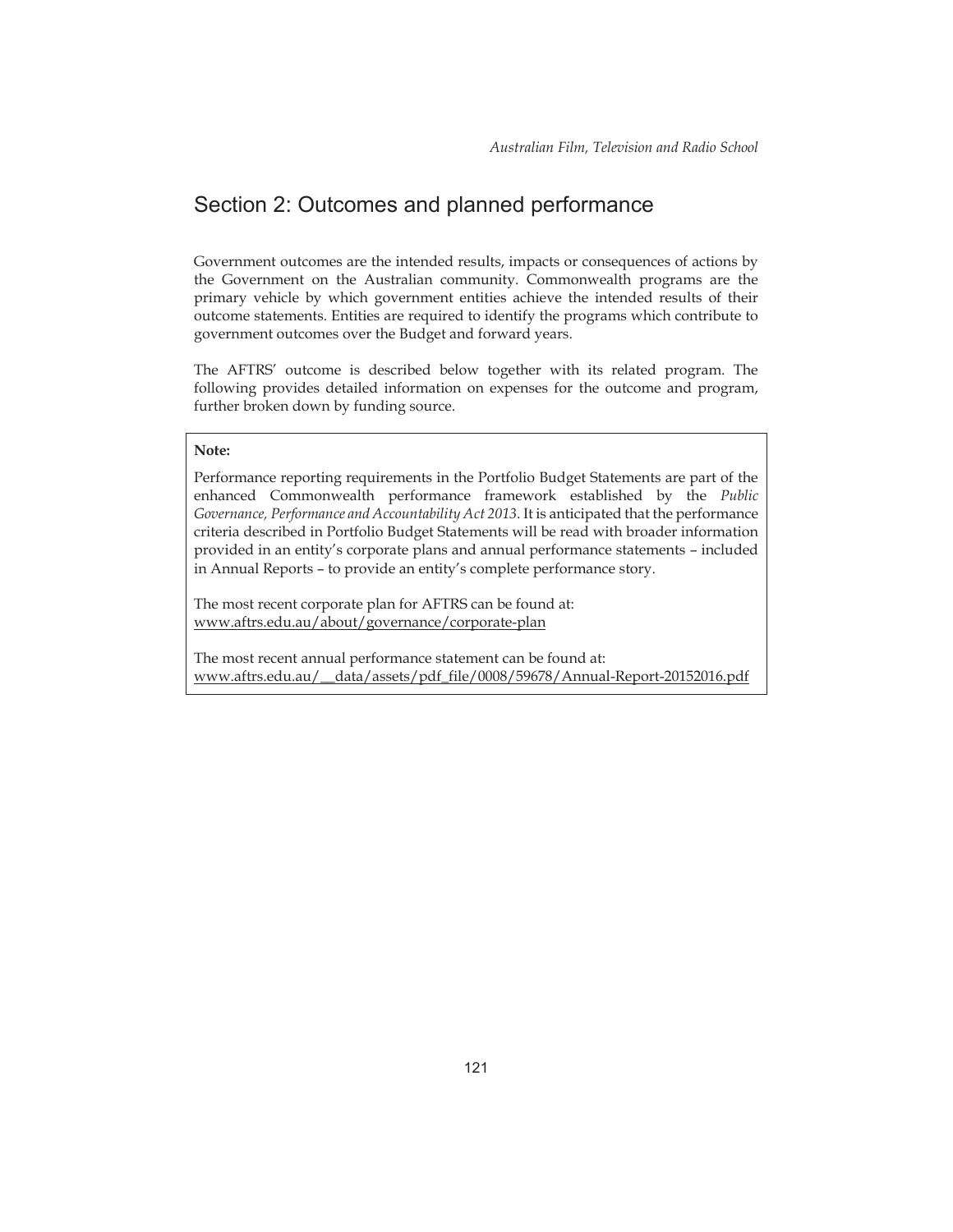# **2.1 BUDGETED EXPENSES AND PERFORMANCE FOR OUTCOME 1**

**Outcome 1: Support the development of a professional screen arts and broadcast culture in Australia including through the provision of specialist industry-focused education, training, and research** 

## **Budgeted expenses for Outcome 1**

This table shows how much AFTRS intends to spend (on an accrual basis) on achieving the outcome, broken down by Departmental funding sources.

#### **Table 2.1.1: Budgeted expenses for Outcome 1**

|                                                                                                  | 2016-17   | $2017 - 18$   | 2018-19  | 2019-20  | 2020-21  |
|--------------------------------------------------------------------------------------------------|-----------|---------------|----------|----------|----------|
|                                                                                                  | Estimated | <b>Budget</b> | Forward  | Forward  | Forward  |
|                                                                                                  | actual    |               | estimate | estimate | estimate |
|                                                                                                  | \$'000    | \$'000        | \$'000   | \$'000   | \$'000   |
| Program 1.1: Delivery of specialist education to meet the diverse creative needs of students and |           |               |          |          |          |
| the skill requirements of industry by means of Award courses, activities and events and through  |           |               |          |          |          |
| its Open Program.                                                                                |           |               |          |          |          |
| Revenue from Government                                                                          |           |               |          |          |          |
| Ordinary annual services                                                                         |           |               |          |          |          |
| (Appropriation Bill No. 1)                                                                       | 22,985    | 22,683        | 22.584   | 22.649   | 22.803   |
| Revenues from other independent sources                                                          | 7,856     | 8,981         | 9,615    | 9,652    | 9,613    |
| Total expenses for Program 1.1                                                                   | 30,841    | 31,664        | 32,199   | 32,301   | 32,416   |
| Outcome 1 totals by resource type                                                                |           |               |          |          |          |
| Revenue from Government                                                                          |           |               |          |          |          |
| Ordinary annual services                                                                         |           |               |          |          |          |
| (Appropriation Bill No. 1)                                                                       | 22,985    | 22,683        | 22,584   | 22,649   | 22,803   |
| Revenues from other independent sources                                                          | 7,856     | 8,981         | 9,615    | 9,652    | 9,613    |
| <b>Total expenses for Outcome 1</b>                                                              | 30,841    | 31,664        | 32,199   | 32,301   | 32,416   |
|                                                                                                  |           |               |          |          |          |
| Average staffing level (number)                                                                  | 2016-17   | $2017 - 18$   |          |          |          |
|                                                                                                  |           |               |          |          |          |
|                                                                                                  | 144       | 145           |          |          |          |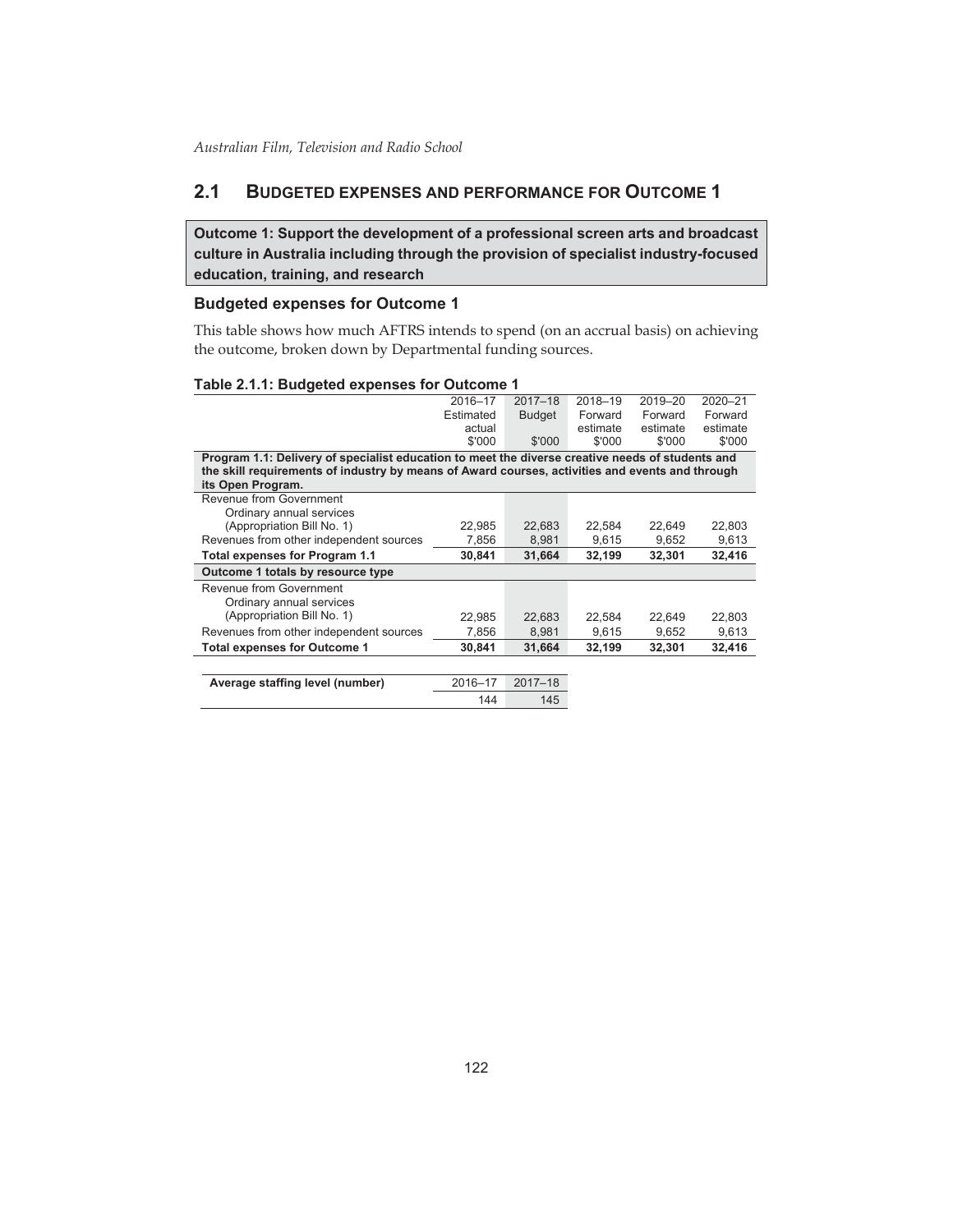## **Table 2.1.2: Performance criteria for Outcome 1**

Table 2.1.2 below details the performance criteria for each program associated with Outcome 1. It also summarises how each program is delivered and where 2017–18 Budget measures have created new programs or materially changed existing programs.

#### **Outcome 1 – Support the development of a professional screen arts and broadcast culture in Australia including through the provision of specialist industry-focused education, training, and research**

**Program 1.1 –** Delivery of specialist education to meet the diverse creative needs of students and the skill requirements of industry by means of award courses, activities and events and through its Open Program. **Delivery** 

#### Program 1.1 is delivered through higher education award courses, industry skills courses and workshops, outreach and schools programs, corporate courses, and research activities and publications. Target groups comprise potential and current film, television and radio students, members of the screen and broadcast industry, cultural and industry partners, and Indigenous Australians.

| <b>Performance information</b> |                                                                                                                                                                                                    |                                                                                                                                                                                                                                                                       |  |  |
|--------------------------------|----------------------------------------------------------------------------------------------------------------------------------------------------------------------------------------------------|-----------------------------------------------------------------------------------------------------------------------------------------------------------------------------------------------------------------------------------------------------------------------|--|--|
| Year                           | Performance criteria <sup>(a)</sup>                                                                                                                                                                | <b>Targets</b>                                                                                                                                                                                                                                                        |  |  |
| 2016-17                        | Outreach: Build awareness and<br>appreciation of Australian screen and<br>broadcast culture and empower all<br>Australians to tell their stories, wherever<br>they come from and whoever they are. | <b>Expected to meet criterion</b><br>250 Open Program and Indigenous Unit<br>courses offered.<br>40 forums for industry practitioners to<br>share their expertise.<br>100 cultural and industry events held.<br>5,000 Open Program and Indigenous Unit<br>enrolments. |  |  |
|                                | Talent Development: Educate and train<br>new talent to ensure innovative, relevant<br>Australian content creators are supported<br>on their journey into the screen and<br>broadcast industry.     | <b>Expected to meet criterion</b><br>6 higher educational levels offered.<br>750 new student applications.<br>500 new and ongoing student enrolments.<br>90% eligible completions.                                                                                    |  |  |
|                                | <b>Industry Training: Ensure current</b><br>Australian screen and broadcast<br>practitioners have the highest levels of<br>skills required to compete in the<br>international marketplace.         | <b>Expected to meet criterion</b><br>Annual consultation of national skills<br>requirements of industry                                                                                                                                                               |  |  |
| 2017-18                        | Outreach: Build awareness and<br>appreciation of Australian screen and<br>broadcast culture and empower all<br>Australians to tell their stories, wherever<br>they come from and whoever they are. | 250 Open Program and Indigenous Unit<br>courses and/ or workshops.<br>100 cultural and industry events held.<br>5,000 Open Program and Indigenous Unit<br>enrolments                                                                                                  |  |  |
|                                | Talent Development: Educate and train<br>new talent to ensure innovative, relevant<br>Australian content creators are supported<br>on their journey into the screen and<br>broadcast industry.     | 6 higher educational levels offered.<br>750 new student applications received.<br>530 new and ongoing student enrolments.<br>90% eligible completions.                                                                                                                |  |  |
|                                | <b>Industry Training: Ensure current</b><br>Australian screen and broadcast<br>practitioners have the highest levels of<br>skills required to compete in the<br>international marketplace.         | 40 forums and training events held for<br>industry practitioners.                                                                                                                                                                                                     |  |  |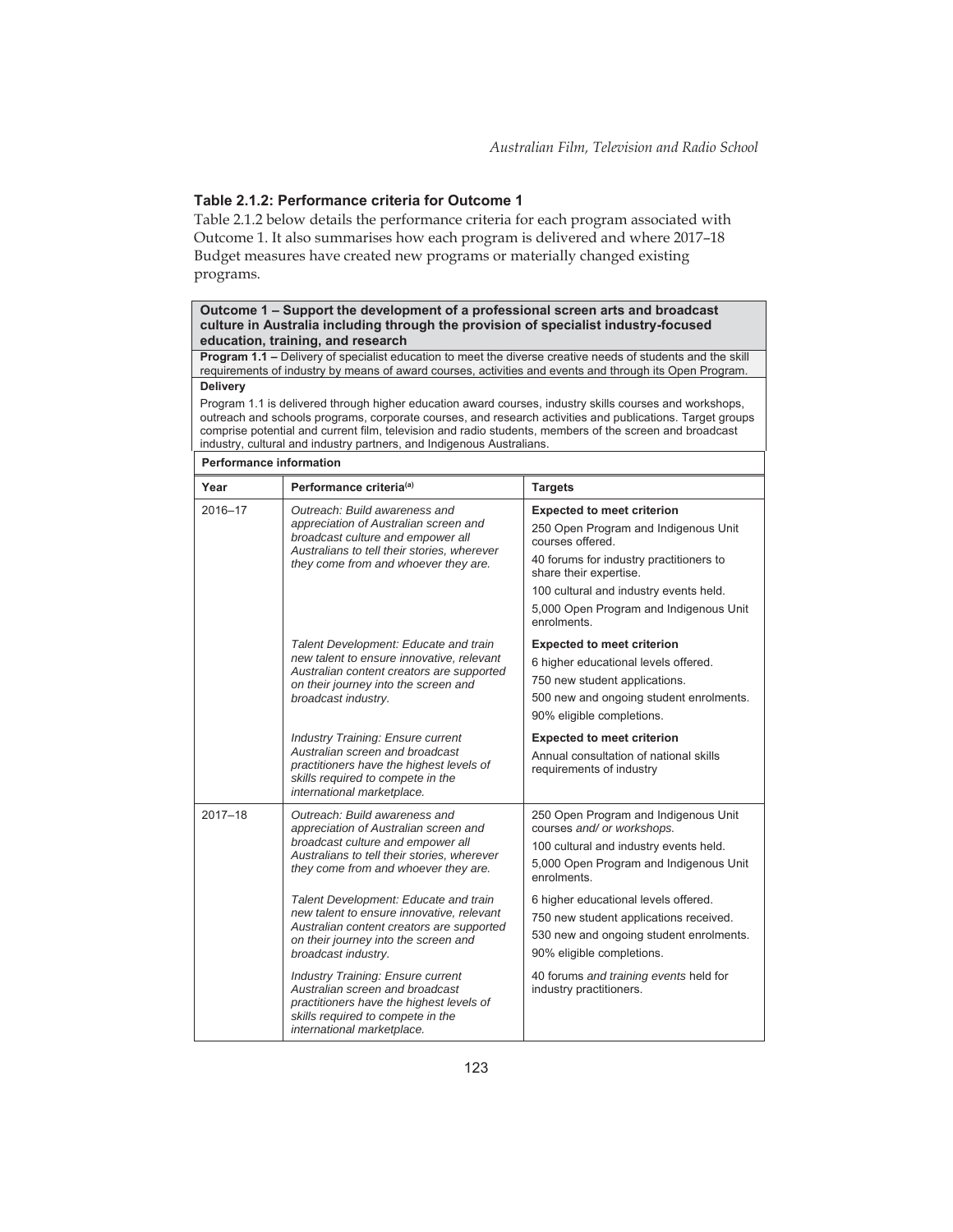| <b>Performance information</b> |                                                                                                                                                                                                    |                                                                                                                                                        |  |  |  |  |
|--------------------------------|----------------------------------------------------------------------------------------------------------------------------------------------------------------------------------------------------|--------------------------------------------------------------------------------------------------------------------------------------------------------|--|--|--|--|
| Year                           | Performance criteria <sup>(a)</sup>                                                                                                                                                                | <b>Targets</b>                                                                                                                                         |  |  |  |  |
| 2018-19 and<br>beyond          | Outreach: Build awareness and<br>appreciation of Australian screen and<br>broadcast culture and empower all<br>Australians to tell their stories, wherever<br>they come from and whoever they are. | 250 Open Program and Indigenous<br>courses.<br>100 cultural and industry events held.<br>5,000 Open Program and Indigenous Unit<br>enrolments.         |  |  |  |  |
|                                | Talent Development: Educate and train<br>new talent to ensure innovative, relevant<br>Australian content creators are supported<br>on their journey into the screen and<br>broadcast industry.     | 6 higher educational levels offered.<br>750 new student applications received.<br>530 new and ongoing student enrolments.<br>90% eligible completions. |  |  |  |  |
|                                | <b>Industry Training: Ensure current</b><br>Australian screen and broadcast<br>practitioners have the highest levels of<br>skills required to compete in the<br>international marketplace.         | Triennial consultation on national skills<br>requirements of industry.<br>40 forums and training events held for<br>industry practitioners.            |  |  |  |  |
| <b>Purpose</b>                 |                                                                                                                                                                                                    |                                                                                                                                                        |  |  |  |  |

AFTRS' purpose is to find and empower Australian talent to shape and share their stories with the world by delivering future-focused, industry-relevant education, research and training.

(a) New or modified performance criteria that reflect new or materially changed programs are shown in *italics*.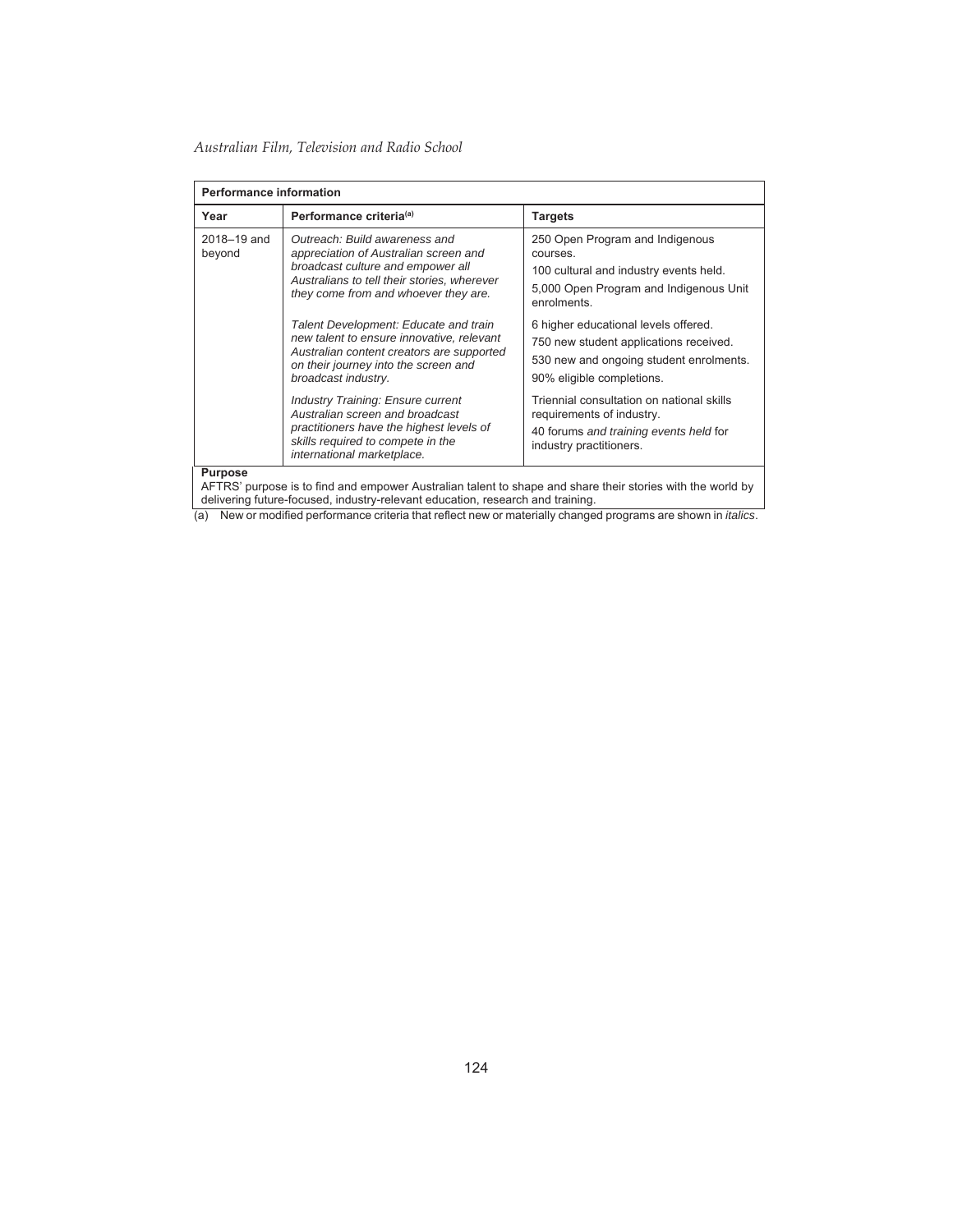# Section 3: Budgeted financial statements

Section 3 presents budgeted financial statements which provide a comprehensive snapshot of AFTRS finances for the 2017–18 budget year, including the impact of budget measures and resourcing on financial statements.

## **3.1 BUDGETED FINANCIAL STATEMENTS**

#### **3.1.1 Differences between entity resourcing and financial statements**

There is no material difference between the entity resourcing and financial statements.

## **3.1.2 Explanatory notes and analysis of budgeted financial statements**

#### **Comprehensive income statement**

Award course fee income is anticipated to increase by 28% to \$6.6 million in 2017–18, and reach \$7.2 million by 2020–21 (compared to \$5.1 million forecasted for 2016–17). Income from the Open Program is budgeted to stabilise at \$2.2 million throughout the forward estimates period. AFTRS continues to maintain a break-even target.

Employee costs are expected to rise by 4.2% in 2017–18 to \$18.3 million due to increases in the Award course offering. Average staffing level is virtually unchanged from current year. Overall, total expenses for 2017–18 (\$31.7 million) is an increase of 2.7% from 2016–17 while own-sourced revenue is expected to increase by 14.3%.

As new courses to be introduced in forward years are implemented, employee costs are expected to rise to \$19.0 million by 2020–21.

#### **Budgeted departmental balance sheet**

The budgeted balance sheet is based on the latest June 2017 forecast with due consideration to flow-ons from the capital expenditure budget, income statements and cash inflows and outflows.

Net equity is forecast to be \$10.9 million at 30 June 2018 and remain stable across the forward estimates period.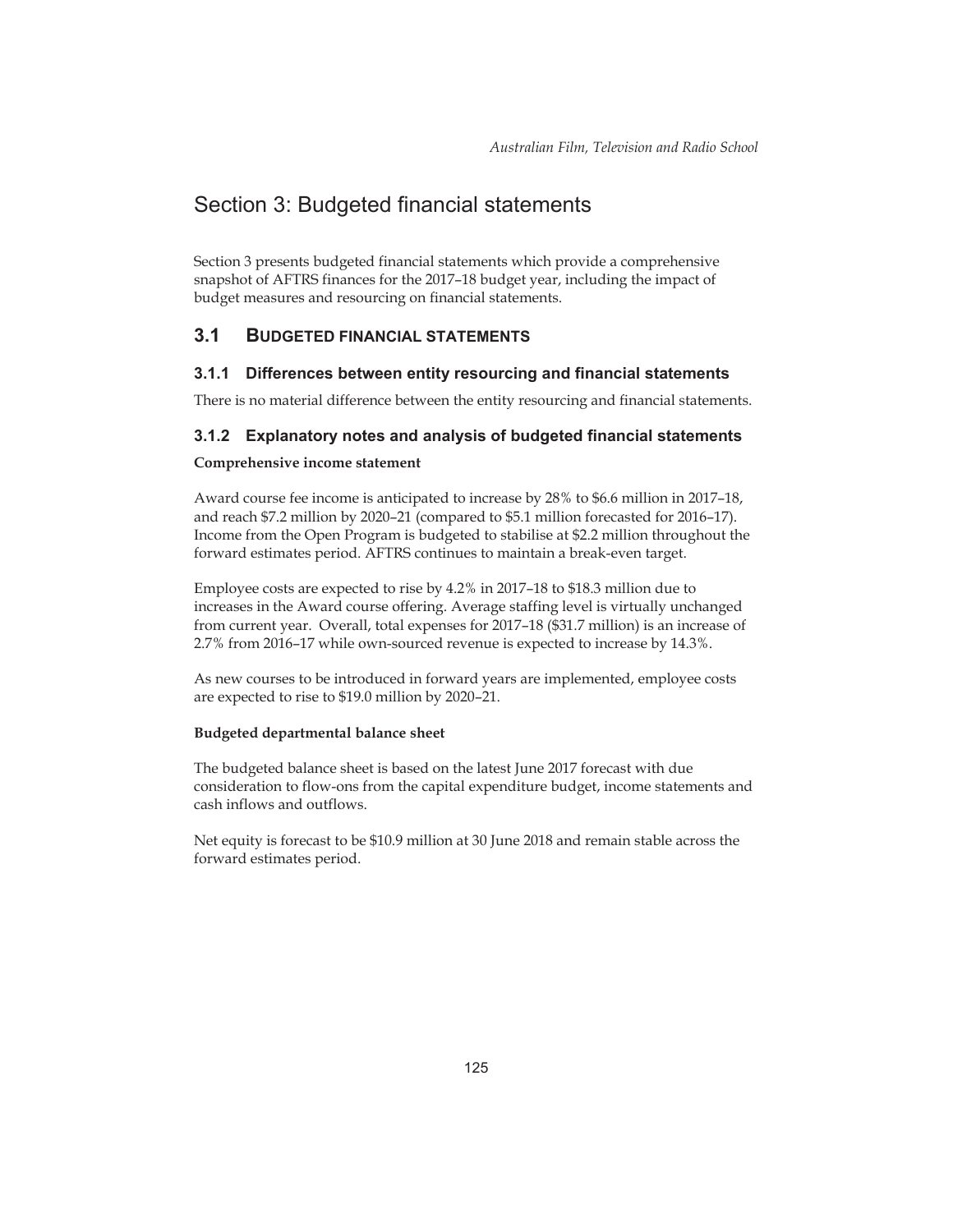# **3.2 BUDGETED FINANCIAL STATEMENTS TABLES**

## **Table 3.1: Comprehensive income statement (showing net cost of services) for the period ended 30 June**

|                                                                | 2016-17   | $2017 - 18$   | 2018-19   | 2019-20   | 2020-21   |
|----------------------------------------------------------------|-----------|---------------|-----------|-----------|-----------|
|                                                                | Estimated | <b>Budget</b> | Forward   | Forward   | Forward   |
|                                                                | actual    |               | estimate  | estimate  | estimate  |
|                                                                | \$'000    | \$'000        | \$'000    | \$'000    | \$'000    |
| <b>EXPENSES</b>                                                |           |               |           |           |           |
| Employee benefits                                              | 17,606    | 18,349        | 18,853    | 18,691    | 19,001    |
| <b>Suppliers</b>                                               | 11,427    | 11,324        | 11.545    | 11,799    | 11,903    |
| Depreciation and amortisation                                  | 1,808     | 1,991         | 1,801     | 1,811     | 1,512     |
| <b>Total expenses</b>                                          | 30,841    | 31,664        | 32,199    | 32,301    | 32,416    |
| LESS:                                                          |           |               |           |           |           |
| <b>OWN-SOURCE INCOME</b>                                       |           |               |           |           |           |
| Own-source revenue                                             |           |               |           |           |           |
| Sale of goods and rendering of services                        | 7.690     | 8,825         | 9.459     | 9.496     | 9,457     |
| Interest                                                       | 166       | 156           | 156       | 156       | 156       |
| Total own-source revenue                                       | 7,856     | 8,981         | 9,615     | 9,652     | 9,613     |
| Total own-source income                                        | 7,856     | 8,981         | 9,615     | 9,652     | 9,613     |
| Net (cost of)/contribution by services                         | (22,985)  | (22, 683)     | (22, 584) | (22, 649) | (22, 803) |
| Revenue from Government                                        | 22,985    | 22,683        | 22,584    | 22,649    | 22,803    |
| Surplus/(deficit) attributable to the                          |           |               |           |           |           |
| <b>Australian Government</b>                                   |           |               |           |           |           |
| <b>OTHER COMPREHENSIVE INCOME</b>                              |           |               |           |           |           |
| Total comprehensive income/(loss)                              |           |               |           |           |           |
| attributable to the Australian                                 |           |               |           |           |           |
| Government<br>Cronared on Augtralian Aconuming Ctenderde begin |           |               |           |           |           |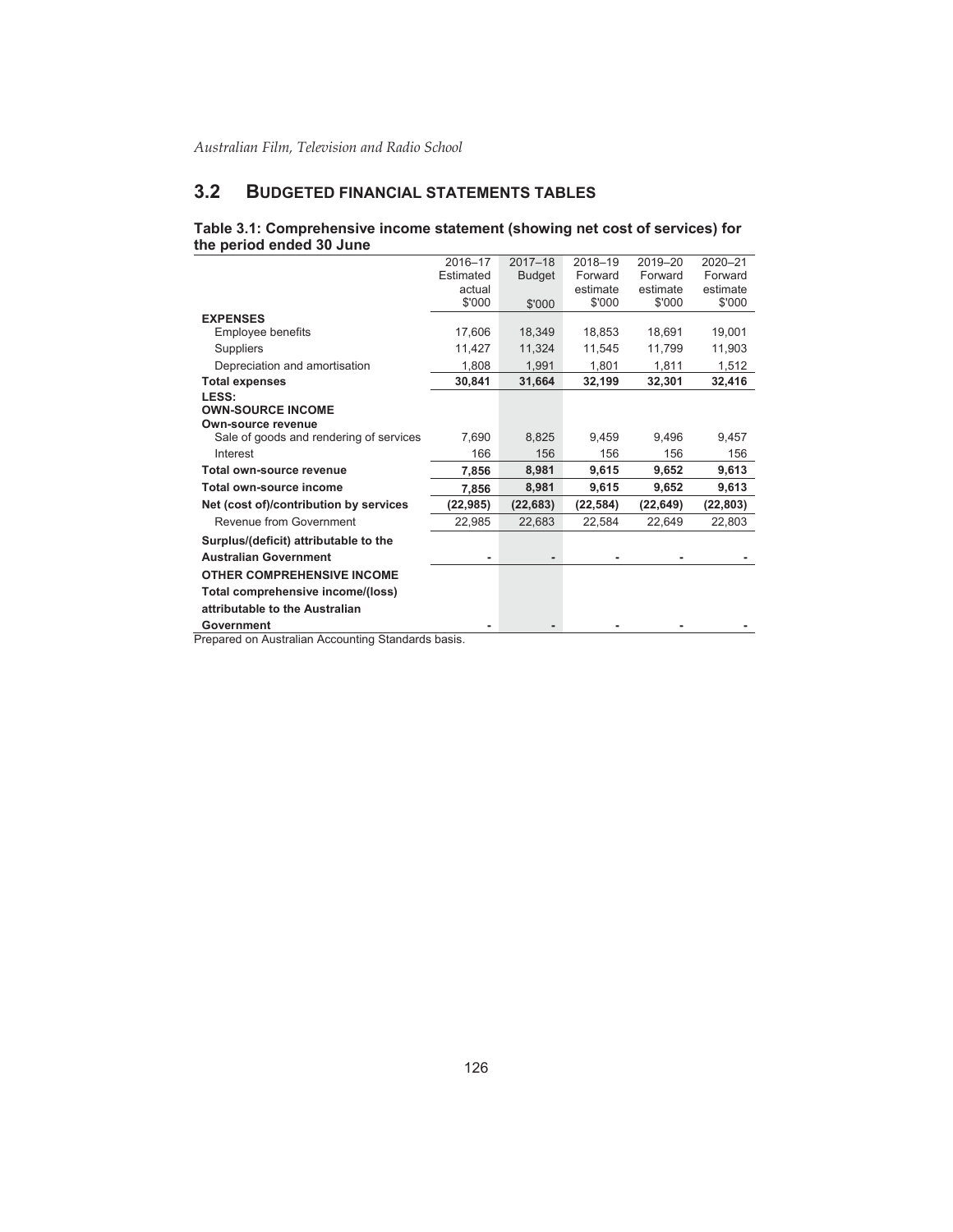|                                        | 2016-17   | $2017 - 18$   | 2018-19  | 2019-20  | 2020-21  |
|----------------------------------------|-----------|---------------|----------|----------|----------|
|                                        | Estimated | <b>Budget</b> | Forward  | Forward  | Forward  |
|                                        | actual    |               | estimate | estimate | estimate |
|                                        | \$'000    | \$'000        | \$'000   | \$'000   | \$'000   |
| <b>ASSETS</b>                          |           |               |          |          |          |
| <b>Financial assets</b>                |           |               |          |          |          |
| Cash and cash equivalents              | 7,801     | 8,425         | 8,851    | 9,817    | 10,672   |
| Trade and other receivables            | 1,782     | 1,820         | 1,875    | 1,930    | 1,985    |
| Other financial assets                 | 22        | 22            | 22       | 12       | 12       |
| <b>Total financial assets</b>          | 9,605     | 10,267        | 10,748   | 11,759   | 12,669   |
| <b>Non-financial assets</b>            |           |               |          |          |          |
| Property, plant and equipment          | 7,483     | 7,290         | 7,185    | 6.550    | 6,019    |
| Intangibles                            | 926       | 628           | 432      | 256      | 85       |
| Other non-financial assets             | 516       | 516           | 516      | 516      | 416      |
| <b>Total non-financial assets</b>      | 8,925     | 8,434         | 8,133    | 7,322    | 6,520    |
| <b>Total assets</b>                    | 18,530    | 18,701        | 18,881   | 19,081   | 19,189   |
| <b>LIABILITIES</b>                     |           |               |          |          |          |
| <b>Payables</b>                        |           |               |          |          |          |
| Suppliers                              | 1,163     | 1,090         | 1.108    | 1,084    | 1,075    |
| Other payables                         | 3,151     | 3,065         | 2,979    | 2,902    | 2,717    |
| <b>Total payables</b>                  | 4,314     | 4,155         | 4,087    | 3,986    | 3,792    |
| <b>Provisions</b>                      |           |               |          |          |          |
| Employee provisions                    | 3,321     | 3,651         | 3,899    | 4.200    | 4,502    |
| <b>Total provisions</b>                | 3,321     | 3,651         | 3,899    | 4,200    | 4,502    |
| <b>Total liabilities</b>               | 7,635     | 7,806         | 7,986    | 8,186    | 8,294    |
| <b>Net assets</b>                      | 10,895    | 10,895        | 10.895   | 10,895   | 10,895   |
| <b>EQUITY</b>                          |           |               |          |          |          |
| <b>Parent entity interest</b>          |           |               |          |          |          |
| <b>Reserves</b>                        | 48        | 48            | 48       | 48       | 48       |
| Retained surplus (accumulated deficit) | 10,847    | 10,847        | 10,847   | 10,847   | 10,847   |
| <b>Total parent entity interest</b>    | 10,895    | 10,895        | 10,895   | 10,895   | 10,895   |
| <b>Total Equity</b>                    | 10,895    | 10,895        | 10,895   | 10,895   | 10,895   |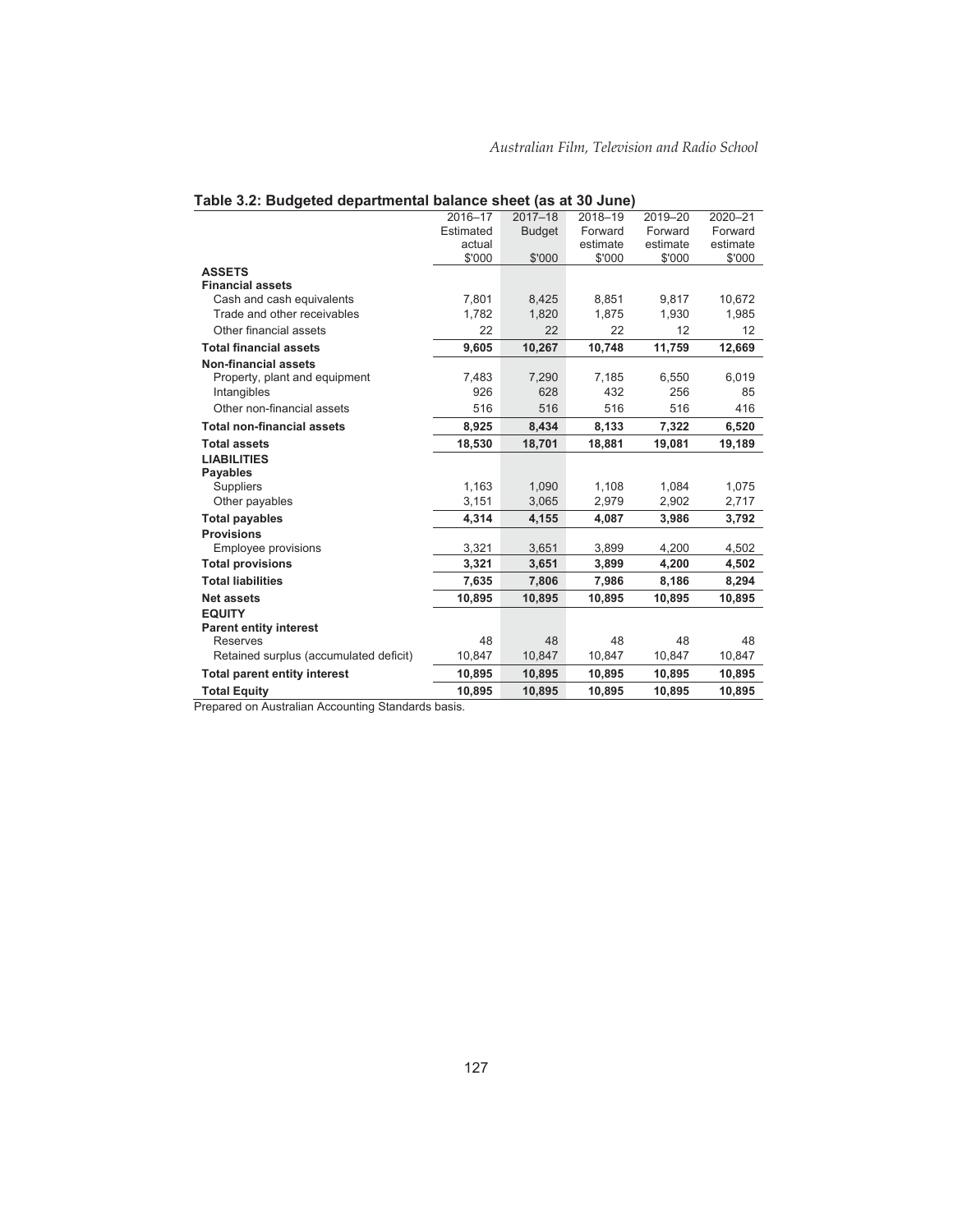|                                                | Retained | Asset       | Total  |
|------------------------------------------------|----------|-------------|--------|
|                                                | earnings | revaluation | equity |
|                                                |          | reserve     |        |
|                                                | \$'000   | \$'000      | \$'000 |
| Opening balance as at 1 July 2017              |          |             |        |
| Balance carried forward from previous period   | 10,847   | 48          | 10,895 |
| Adjusted opening balance                       | 10,847   | 48          | 10,895 |
| Total comprehensive income                     |          |             |        |
| Estimated closing balance as at 30 June 2018   | 10,847   | 48          | 10,895 |
| Closing balance attributable to the Australian |          |             |        |
| Government                                     | 10.847   | 48          | 10.895 |

#### **Table 3.3: Departmental statement of changes in equity — summary of movement (Budget year 2017–18)**   $\overline{\phantom{a}}$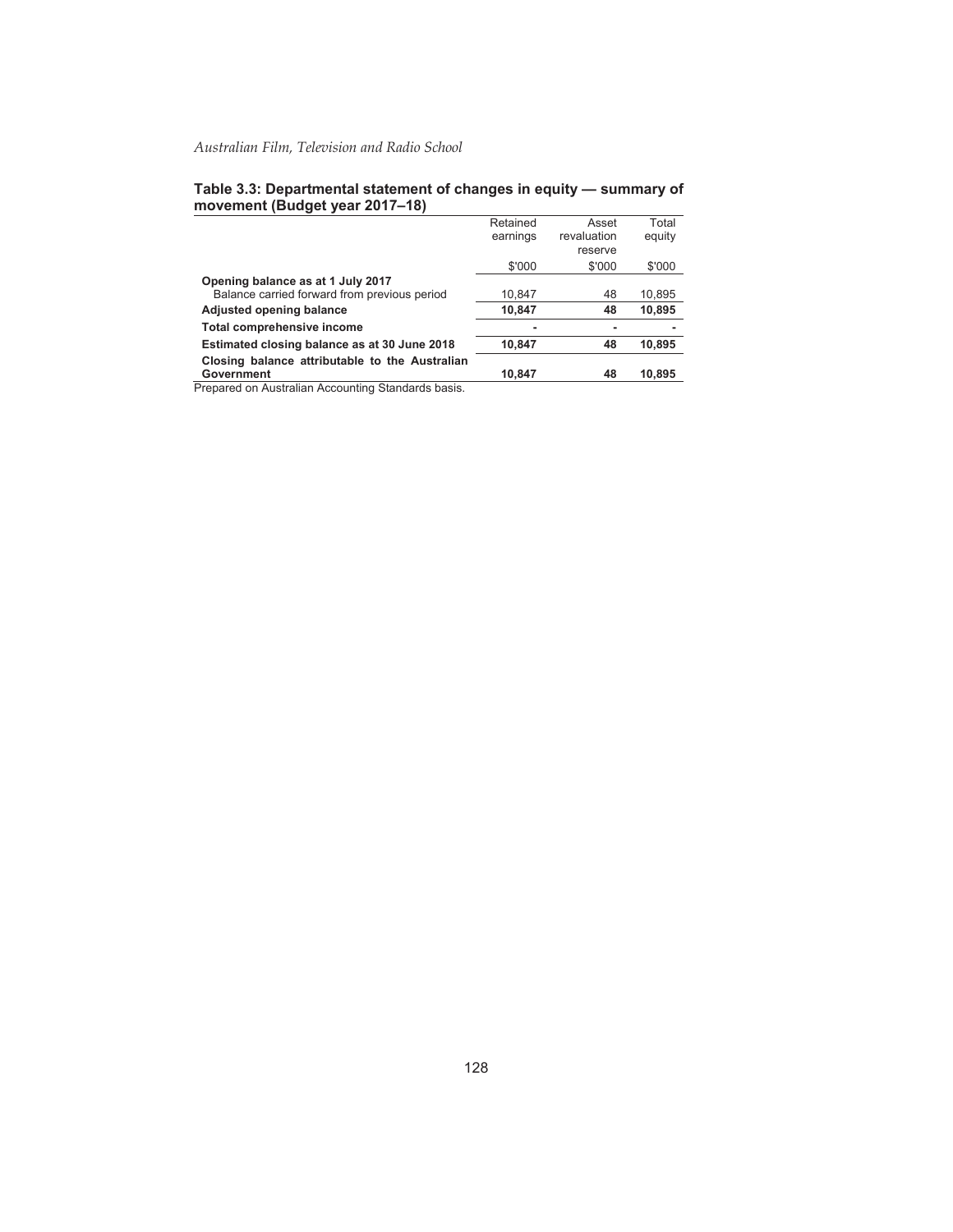|                                      | 2016-17   | $2017 - 18$   | 2018-19  | 2019-20  | 2020-21  |
|--------------------------------------|-----------|---------------|----------|----------|----------|
|                                      | Estimated | <b>Budget</b> | Forward  | Forward  | Forward  |
|                                      | actual    |               | estimate | estimate | estimate |
|                                      | \$'000    | \$'000        | \$'000   | \$'000   | \$'000   |
| <b>OPERATING ACTIVITIES</b>          |           |               |          |          |          |
| Cash received                        |           |               |          |          |          |
| Appropriations                       | 22,985    | 22,683        | 22.584   | 22,649   | 22,803   |
| Sale of goods and rendering of       |           |               |          |          |          |
| services                             | 7,613     | 8,737         | 9.364    | 9,401    | 9,362    |
| Interest                             | 160       | 150           | 150      | 150      | 150      |
| Net GST received                     | 1,170     | 1,091         | 1,110    | 1,084    | 1,075    |
| Other                                | 20        | 20            | 20       | 20       | 20       |
| <b>Total cash received</b>           | 31,948    | 32,681        | 33,228   | 33,304   | 33,410   |
| Cash used                            |           |               |          |          |          |
| Employees                            | 18,310    | 19,083        | 19,607   | 19,439   | 19,761   |
| <b>Suppliers</b>                     | 11,427    | 11,324        | 11,545   | 11,799   | 11,903   |
| <b>Total cash used</b>               | 29,737    | 30,407        | 31,152   | 31,238   | 31,664   |
| Net cash from/(used by) operating    |           |               |          |          |          |
| activities                           | 2,211     | 2,274         | 2,076    | 2,066    | 1,746    |
| <b>INVESTING ACTIVITIES</b>          |           |               |          |          |          |
| Cash used                            |           |               |          |          |          |
| Purchase of property, plant and      |           |               |          |          |          |
| equipment and intangibles            | 2,419     | 1,650         | 1,650    | 1,100    | 891      |
| <b>Total cash used</b>               | 2.419     | 1.650         | 1.650    | 1.100    | 891      |
| Net cash from/(used by) investing    |           |               |          |          |          |
| activities                           | (2, 419)  | (1,650)       | (1,650)  | (1, 100) | (891)    |
| Net increase/(decrease) in cash held | (208)     | 624           | 426      | 966      | 855      |
| Cash and cash equivalents at the     |           |               |          |          |          |
| beginning of the reporting period    | 8,009     | 7,801         | 8,425    | 8,851    | 9,817    |
| Cash and cash equivalents at the     |           |               |          |          |          |
| end of the reporting period          | 7,801     | 8,425         | 8,851    | 9,817    | 10,672   |

| Table 3.4: Budgeted departmental statement of cash flows (for the period ended |  |
|--------------------------------------------------------------------------------|--|
| 30 June)                                                                       |  |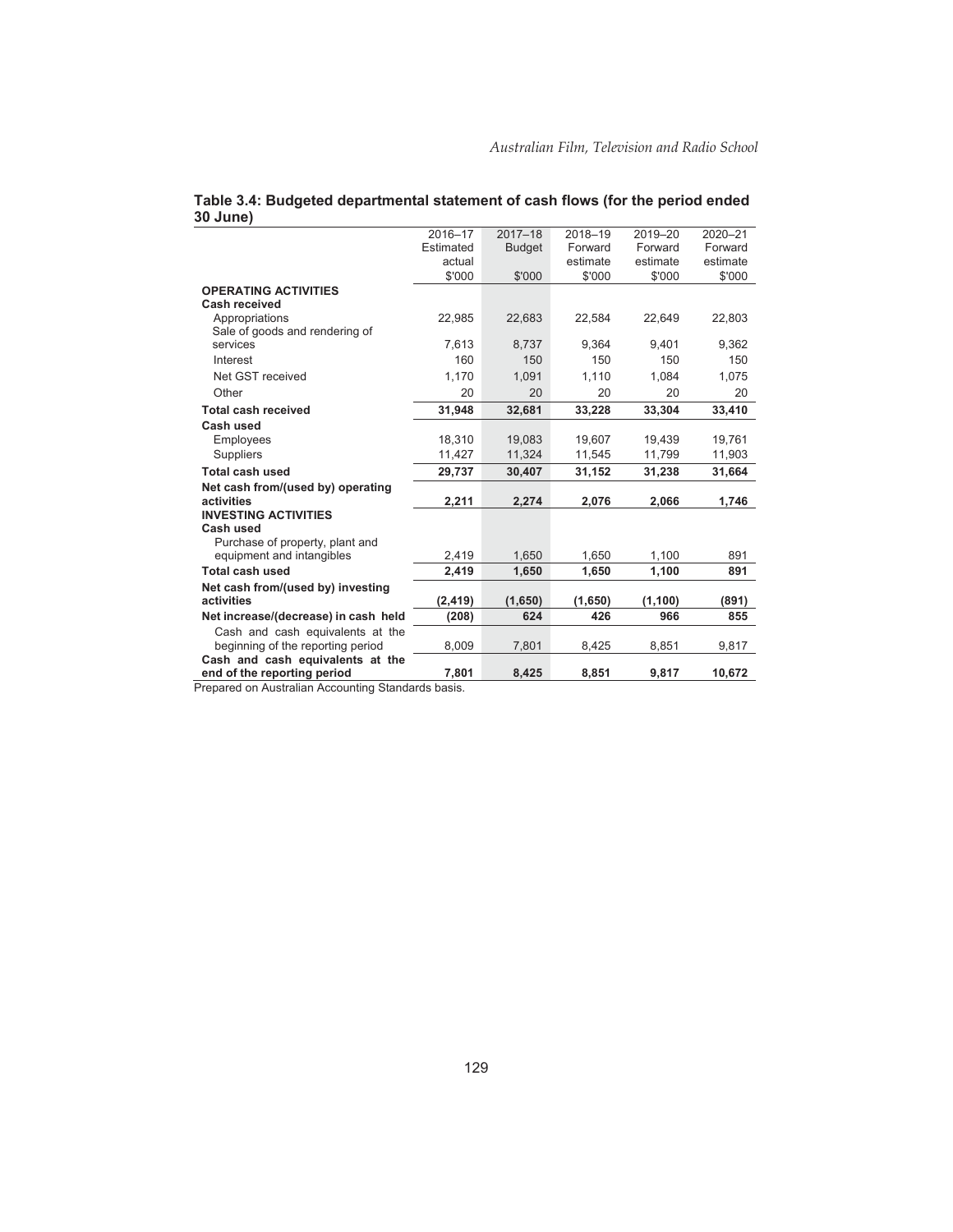| rapic J.J. Departmental capital budget statement (for the period ended JV June) |           |               |          |          |          |
|---------------------------------------------------------------------------------|-----------|---------------|----------|----------|----------|
|                                                                                 | 2016-17   | $2017 - 18$   | 2018-19  | 2019-20  | 2020-21  |
|                                                                                 | Estimated | <b>Budget</b> | Forward  | Forward  | Forward  |
|                                                                                 | actual    |               | estimate | estimate | estimate |
|                                                                                 | \$'000    | \$'000        | \$'000   | \$'000   | \$'000   |
| <b>PURCHASE OF NON-FINANCIAL</b>                                                |           |               |          |          |          |
| <b>ASSETS</b>                                                                   |           |               |          |          |          |
| Funded internally from departmental                                             |           |               |          |          |          |
| resources <sup>(a)</sup>                                                        | 2.199     | 1.500         | 1.500    | 1.000    | 810      |
| <b>TOTAL</b>                                                                    | 2.199     | 1.500         | 1.500    | 1.000    | 810      |
| <b>RECONCILIATION OF CASH USED TO</b>                                           |           |               |          |          |          |
| <b>ACQUIRE ASSETS TO ASSET</b>                                                  |           |               |          |          |          |
| <b>MOVEMENT TABLE</b>                                                           |           |               |          |          |          |
| Total purchases                                                                 | 2.419     | 1.650         | 1.650    | 1.100    | 891      |
| Total cash used to acquire assets                                               | 2.419     | 1.650         | 1.650    | 1.100    | 891      |

## **Table 3.5: Departmental capital budget statement (for the period ended 30 June)**

(a) Funded from annual appropriations and may include donations and contributions, gifts, internally developed assets, and proceeds from the sale of assets.